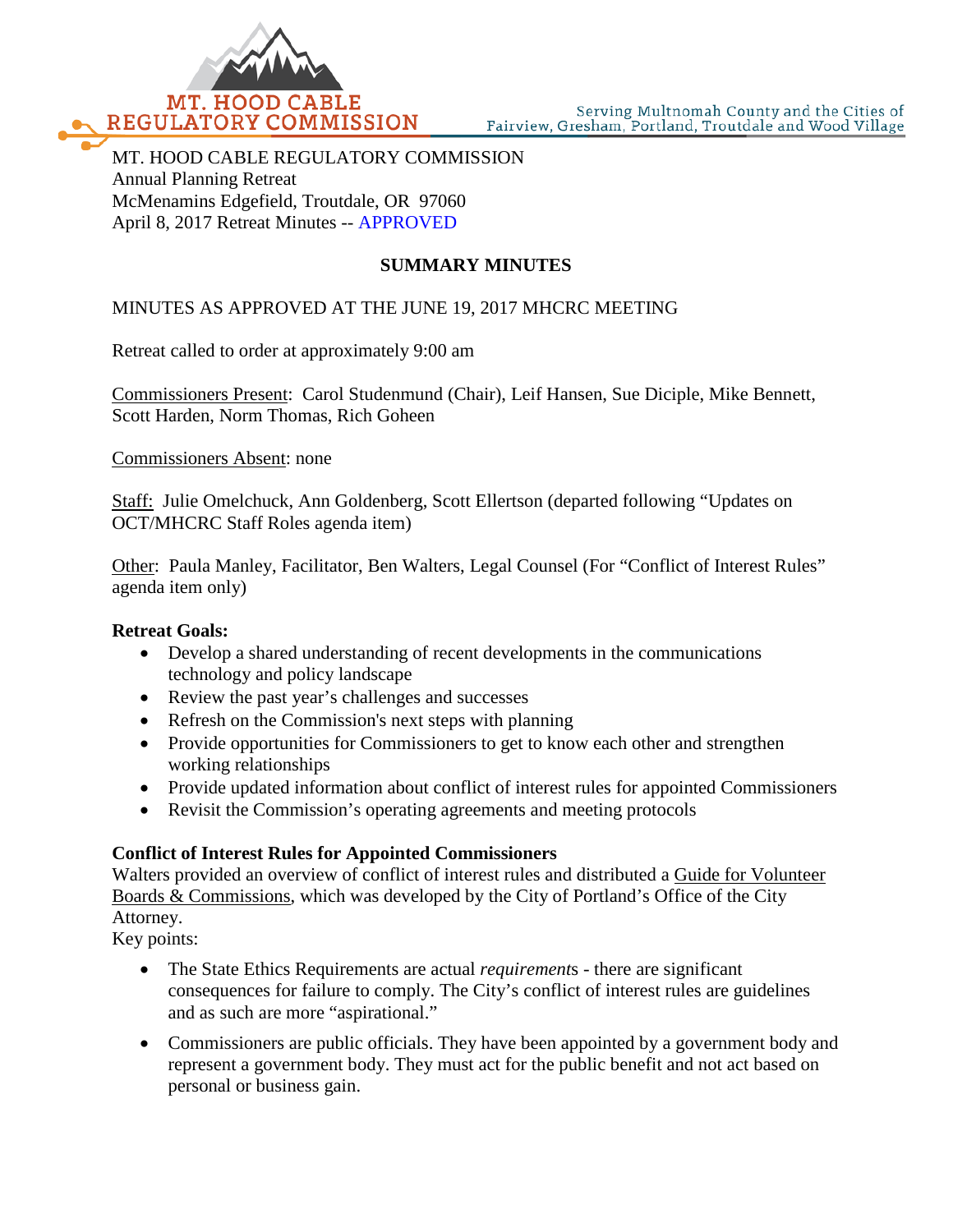- For a *potential* conflict of interest, the public official must announce the potential conflict publicly prior to taking action.
- For an *actual* conflict of interest, the official must publicly announce the nature of the conflict and refrain from participating in discussing and voting on the issue.
- Public officials may not accept gifts, from any source "with a legislative or administrative interest," valued at more than a total of \$50 in one calendar year.

## **Reflections on the Past Year**

Commissioners and staff met in pairs and as a full group to highlight proud accomplishments and challenges of the past year.

On behalf of the Commission, Chair Studenmund recognized the dedication of Julie Omelchuck, who has shouldered an extraordinary workload with numerous staff transitions, while maintaining her always-high standards.

## **Updates on OCT/MHCRC Staff Roles**

Goldenberg provided updates on recent changes in OCT/MHCRC staff:

- Rebecca Gibbons made a lateral move within OCT to the Digital Equity Program Coordinator. She continues to manage the Community Technology Grants annual granting process.
- Scott Ellertson is the new OCT/MHCRC Program Coordinator, primarily working on regulatory, legislative and community media issues and projects.
- Tyler Dice is the new OCT/MHCRC Assistant Program Specialist. He provides administrative support to OCT staff and the Commission.
- Lexi Meek was recently hired to fill the compliance program specialist position working on grants, community media centers, and I-Net related projects.

## **Recent Developments in the Communications Technology and Policy Landscape**

Goldenberg described the distinctions between the cable TV and broadband internet service landscapes with each experiencing rapid technological change. The industries have sought legislative solutions to enhance their positions in deploying new technologies and state and local regulators and communities are responding to ensure consumer protection, fiscal stability and local public benefits for their respective jurisdictions. Net neutrality, broadband internet access consumer privacy, and public right-of-way protections are currently being debated at a national level with MHCRC staff actively responding. In addition, staff is working on both the regulatory and policy levels to ensure the equitable deployment of broadband availability and promotion of the definition of broadband as a necessary utility.

Goldberg said some cable company trends include:

• Revenues are up slightly but subscriber numbers are flattening, so revenues are expected to decline in future years.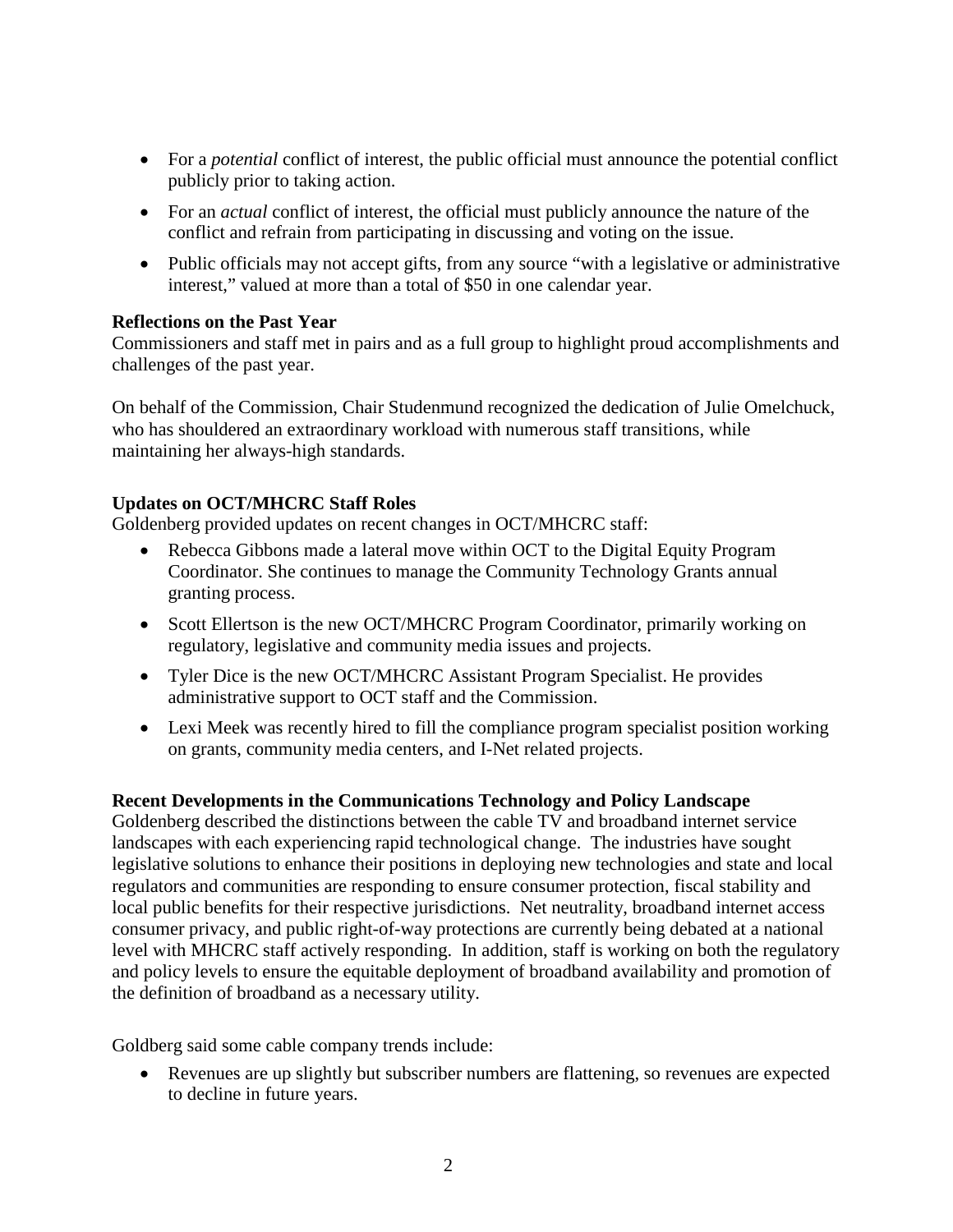- Broadband Internet subscriptions are growing.
- Younger people are using their phones to watch video rather than watching TV.
- Google is looking into moving away from building fiber to the home and instead using a combination of fiber and wireless connections.

Commissioners discussing the following:

- The viability of municipal fiber initiatives and the local examples from Sandy, Lake Oswego and Monmouth. Looking ahead to possible municipal fiber networks, thinking should be in terms of "both/and" rather than "either/or" with regard to ownership and operation of a fiber network.
- Cable TV subscribers may have been declining but "reports of its death have been greatly exaggerated" based on recent information from industry.
- Over-the-top (OTT) offerings by Comcast and CenturyLink and the potential effect of OTT on cable revenues.
- Coordination and planning is key to negotiating use of the public right-of-way and other government owned assets, including a coordinated effort to secure public benefits.
- In response to a question about the Institutional Network (I-Net), Omelchuck expected that the CTC needs assessment will assist the stakeholders in considering what the "next generation" I-Net might look like.

Omelchuck highlighted a few aspects related to digital equity and inclusion:

- Digital equity refers to ensuring that everyone has access to, and the ability to effectively use, the Internet and digital technologies. Digital inclusion is a term used for three broad strategies to close the digital access gap and create digital equity. Those strategies include access to technology devices, training and distribution.
- The greatest challenge is connecting low-income households with broadband internet at a price they can afford since slow connections and slow services create frustration and contribute to widening the digital access gap.

# **Aspirations in Light of the Commission's Operating Environment**

Commissioners and staff identified aspirations for the future in light of the Commission's operating environment. The Ascertainment Committee will launch in June to move forward with this work.

Aspirational themes included:

- Provide leadership in the broadband era with possible expansion to serving a broader area.
- Expand partnerships to address community needs.
- Sustain the staff team.
- Engage with the jurisdictions and their communities.